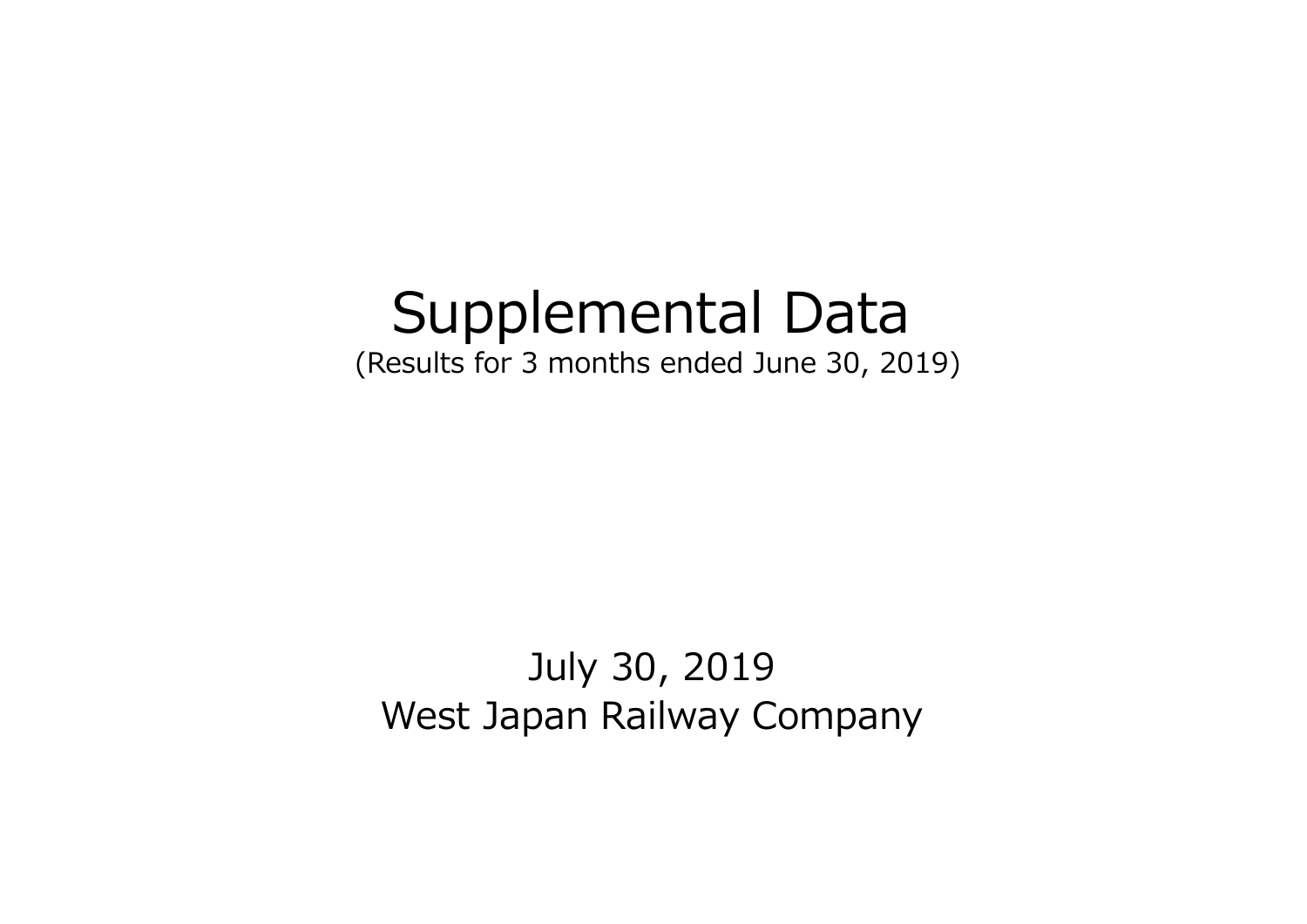## 1. Financial Highlights



|                                         | 1. Financial Highlights |                               |                         |                 |                     |                    |                     | <b>JR-WEST</b>   |  |
|-----------------------------------------|-------------------------|-------------------------------|-------------------------|-----------------|---------------------|--------------------|---------------------|------------------|--|
|                                         | 3 months                | 3 months                      | ¥ Billions<br>Forecasts |                 |                     |                    |                     |                  |  |
|                                         | ended                   | ended                         | YoY<br>Increase/        |                 | Results<br>FY2019.3 | FY2020.3           |                     | YoY<br>Increase/ |  |
|                                         | June 30, 2018           | June 30, 2019<br><sub>B</sub> | (Decrease)<br>$B-A$     | $\%$<br>$B/A-1$ |                     | As of July 30<br>D | (Decrease)<br>$D-C$ | %<br>$D/C-1$     |  |
| [Consolidated]                          |                         |                               |                         |                 |                     |                    |                     |                  |  |
| <b>Operating Revenues</b>               | 361.1                   | 365.7                         | 4.6                     | 1.3             | 1,529.3             | 1,557.5            | 28.1                | 1.8              |  |
| Operating Income                        | 60.2                    | 66.0                          | 5.7                     | 9.5             | 196.9               | 198.0              | 1.0                 | 0.5              |  |
| Recurring Profit                        | 56.4                    | 62.2                          | 5.8                     | 10.4            | 183.3               | 184.5              | 1.1                 | 0.6              |  |
| Profit attributable to owners of parent | 38.5                    | 42.5                          | 3.9                     | 10.3            | 102.7               | 118.5              | 15.7                | 15.3             |  |
| [Non-Consolidated]                      |                         |                               |                         |                 |                     |                    |                     |                  |  |
| <b>Operating Revenues</b>               | 239.5                   | 248.4                         | 8.8                     | 3.7             | 980.9               | 1,001.0            | 20.0                | 2.0              |  |
| <b>Transportation Revenues</b>          | 213.7                   | 223.3                         | 9.5                     | 4.5             | 873.4               | 895.0              | 21.5                | 2.5              |  |
| <b>Operating Expenses</b>               | 186.6                   | 188.5                         | 1.9                     | 1.1             | 830.1               | 849.5              | 19.3                | 2.3              |  |
| Personnel costs                         | 54.3                    | 54.2                          | (0.0)                   | (0.1)           | 215.8               | 217.5              | 1.6                 | 0.8              |  |
| Non personnel costs                     | 84.1                    | 84.3                          | 0.1                     | 0.2             | 416.6               | 425.5              | 8.8                 | 2.1              |  |
| Energy costs                            | 10.9                    | 11.3                          | 0.4                     | 4.1             | 45.2                | 47.5               | 2.2                 | 4.9              |  |
| Maintenance costs                       | 26.4                    | 26.0                          | (0.4)                   | (1.5)           | 164.0               | 170.5              | 6.4                 | 3.9              |  |
| Miscellaneous costs                     | 46.7                    | 46.9                          | 0.1                     | 0.3             | 207.3               | 207.5              | 0.1                 | 0.1              |  |
| Depreciation                            | 31.6                    | 33.0                          | 1.3                     | 4.2             | 134.3               | 141.0              | 6.6                 | 4.9              |  |
| Operating Income                        | 52.9                    | 59.9                          | 6.9                     | 13.1            | 150.7               | 151.5              | 0.7                 | 0.5              |  |
| Recurring Profit                        | 49.8                    | 57.2                          | 7.4                     | 14.9            | 136.4               | 137.5              | 1.0                 | 0.7              |  |
| Net Income                              | 34.9                    | 40.0                          | 5.1                     | 14.6            | 80.6                | 95.0               | 14.3                | 17.8             |  |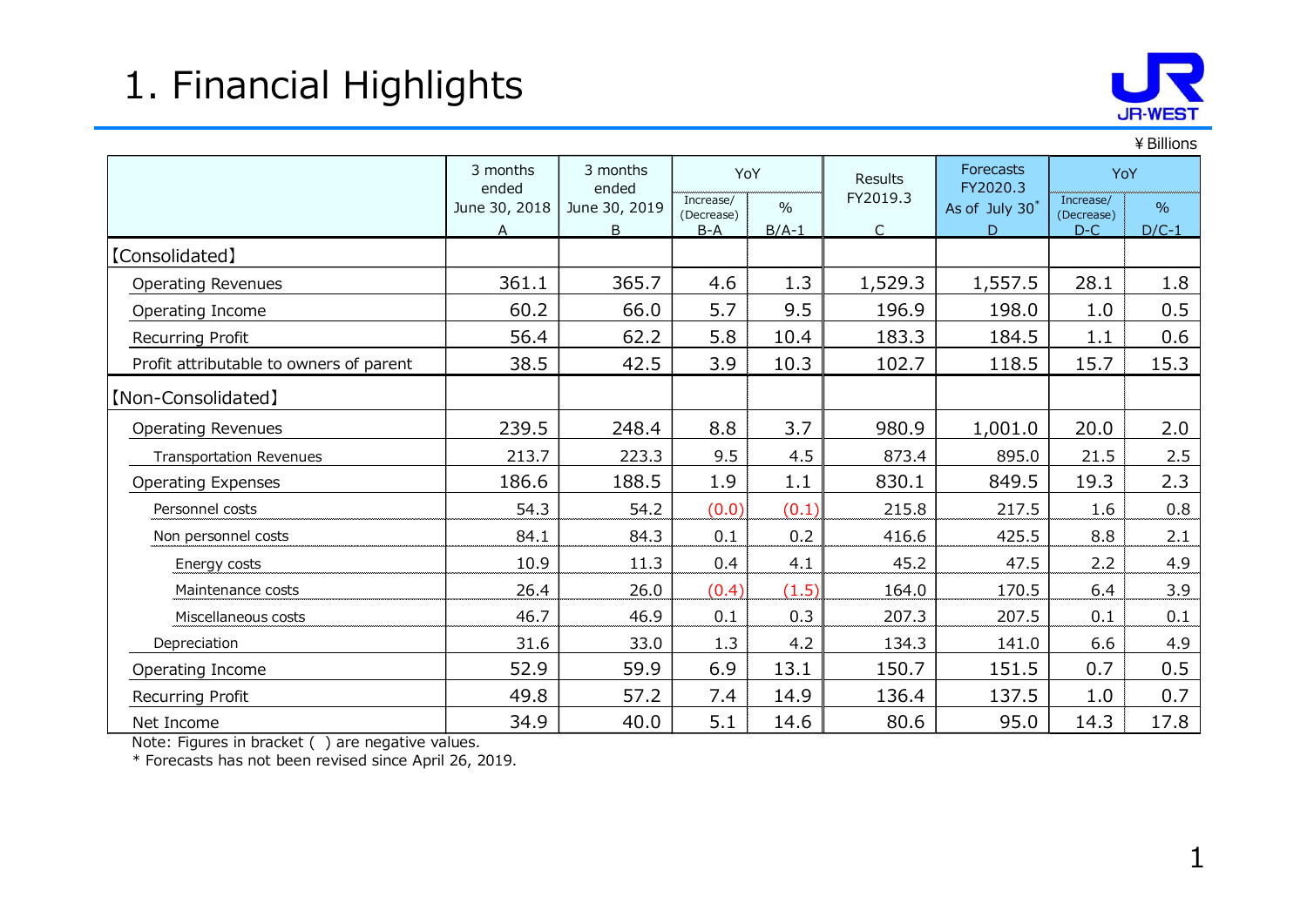## 2. Non-Consolidated Financial Results and Forecasts



Increase/ <sub>0%</sub> (Decrease) % (Decrease) % (Decrease) % (Decrease) % (Decrease) % (Decrease) % (Decrease) % (Decrease) % (Decrease) % (Decrease) % (Decrease) % (Decrease) % (Decrease) % (Decrease) % (Decrease)  $\frac{1}{2}$  % (Decrease) % (Dec Increase/ <sub>0%</sub> (Decrease) % A **BB-AB/A-1 CDDDDCD/C-1** Operating Revenues 239.5 248.4 8.8 3.7 980.9 1001.0 20.0 2.0 2. Non-Consolidated Financial Results and Forecasts<br>  $T_{\text{c}}$  and the state of the state of the state of the state of the state of the state of the state of the state of the state of the state of the state of the state o 2. Non-Consolidated Financial Results and Forecasts<br>  $\frac{3 \text{ months}}{\text{cm} \times 600}$ <br>  $\frac{3 \text{ months}}{\text{cm} \times 600}$ <br>  $\frac{3 \text{ months}}{\text{cm} \times 600}$ <br>  $\frac{3 \text{ months}}{\text{cm} \times 600}$ <br>  $\frac{3 \text{ months}}{\text{cm} \times 600}$ <br>  $\frac{3 \text{ months}}{\text{cm} \times 600}$ <br>  $\frac{3 \text{ months}}{\text{cm} \times$ 2. Non-Consolidated Financial Results and Forecasts<br>  $\frac{3 \text{ months}}{\text{with 80}}$ <br>  $\frac{3 \text{ months}}{\text{with 80}}$ <br>  $\frac{3 \text{ months}}{\text{with 80}}$ <br>  $\frac{3 \text{ months}}{\text{with 80}}$ <br>  $\frac{3 \text{ months}}{\text{with 80}}$ <br>  $\frac{3 \text{ months}}{\text{with 80}}$ <br>  $\frac{3 \text{ months}}{\text{with 80}}$ <br>  $\frac{3 \text{ months}}{\text{with 80}}$ <br> 2. Non-Consolidated Financial Results and Forecasts<br>
<sup>9</sup> Smooth and <sup>3</sup> Sumes and <sup>3</sup> Sume of the state of the state of the state of the state of the state of the state of the state of the state of the state of the state 2. Non-Consolidated Financial Results and Forecasts<br>  $\frac{3 \text{ months}}{3 \text{ months}}$   $\frac{3 \text{ months}}{3 \text{ months}}$   $\frac{3 \text{ months}}{3 \text{ months}}$   $\frac{3 \text{ months}}{3 \text{ months}}$   $\frac{3 \text{ months}}{3 \text{ hours}}$   $\frac{6 \text{ hours}}{3 \text{ hours}}$   $\frac{6 \text{ hours}}{3 \text{ hours}}$   $\frac{6 \text{ hours}}{3 \text{ hours}}$   $\frac{6 \text{ hours}}{3 \text{ hours$ Non-Consolidated Financial Results and Forecasts<br>
The Welliams<br>
The Magnetics 10.9 11.3 0.4 4.1 45.2 47.5 2.2 4.9<br>
The Base of Coreal State of the Coreal State of the Coreal State of the Coreal State of the Coreal State o Mon-Consolidated Financial Results and Forecasts<br>  $\frac{1}{2}$  anonths<br>  $\frac{1}{2}$  anonths<br>  $\frac{1}{2}$  anonths<br>  $\frac{1}{2}$  anonths<br>  $\frac{1}{2}$  anonths<br>  $\frac{1}{2}$  anonths<br>  $\frac{1}{2}$  anonths<br>  $\frac{1}{2}$  anonths<br>  $\frac{1}{2}$  anonths<br> Mon-Consolidated Financial Results and Forecasts<br>
The West Transition of the Case of the Consensus of the Case of the Case of the Case of the Case of the Case of the Case of the Case of the Case of the Case of the Case of **Payment Consolidated Financial Results and Forecasts**<br> **Example 18**<br> **Example 2018**<br> **Example 2019**<br> **Example 2019**<br> **Example 2019**<br> **Example 2019**<br> **Example 2019**<br> **Example 2019**<br> **Example 2019**<br> **Example 2019**<br> **Exampl Taxes 19.8 0.8 0.2 2.5 9.8 0.2 2.4 36.9 2.6 2.4 36.0 2.6 2.4 36.0 2.6 2.4 36.0 2.6 2.4 36.0 2.6 2.4 36.0 2.6 2.4 36.0 3.6 2.6 2.6 2.6 3.6 3.7 3.6 3.7 3.8 3.7 3.8 3.7 3.8 3.7 3.8 3.7 3.8 3.7 3.8 3.7 3.8 3.7 3.8 3.7 3.8 3.** Depreciation 31.6 33.0 1.3 4.2 134.3 141.0 6.6 4.9 Operating Income 52.9 59.9 6.9 13.1 150.7 151.5 0.7 0.5 (18.1) (18.1) (18.1) (18.1) (18.1) (18.1) (18.1) (18.1) (18.1) (18.1) (18.1) (18.5) (18.1) (18.5) (18.1) (1.4) (1.1) (1.1) (1.1) (1.3) (1.6.6 (18.8.5 (1.9) (1.6.6 (1.4) (1.4) (1.1) (1.1) (1.1) (1.1) (1.1) (1.1) (1.1) (1.1 Non-operating Revenues 2.9 2.5 2.48 4 8.8 3.7 980.9 1001.0 20.0 2.0<br>
Transportation revenues 2.9 2.2 2.3 2.2 2.3 2.2 2.2 2.4 5 2.2 2.2 4.5 2.2 2.2 2.4 2.2 2.4 2.2 2.6 2.15 7.5 7.0 0.7<br>
Mont-operating Expenses 186.6 186.5 erating Revenues<br>
Monographical on revenues<br>
Transportision revenues<br>
Transportision revenues<br>
25.8 25.1 (0.6) (2.6) 107.4 106.6 (1.4) (1.3)<br>
25.8 25.1 (0.6) (2.6) 107.4 106.6 (1.4) (1.3)<br>
26.8 188.5 1.9 1.5 2.5<br>
28.8 Per Depending Revenues<br>
Transportation recent<br>
The recurring Profit and Costs, and The Costs, and The Costs (1,4)<br>
The control of the Costs (1,4)<br>
The costs and the Costs (1,4)<br>
Neurogending Septemans<br>
Neurogending Septemans<br> 25.8 25.1 (0.6) (2.6) 107.4 106.0 (1.4) (1.3)<br>
86.6 188.5 1.9 1.1 830.1 849.5 19.3 2.3<br>
54.3 54.3 6.4 (0.0) (0.1) 215.8 215.5 8.8 2.1<br>
10.9 11.3 0.4 4.1 45.2 47.5 2.2 4.9<br>
10.9 11.3 0.4 4.1 45.2 47.5 2.2 4.9<br>
26.7 26.6 (0 erating Expenses<br>
Personnel costs<br>
Mon personnel costs<br>
Mon personnel costs<br>
Extraordinary profit<br>
Extraordinary profit<br>
Extraordinary profit<br>
Extraordinary profit<br>
Extraordinary profit<br>
Extraordinary profit<br>
Associated<br> erstore context and context and context and context and context and context and context and context and context and context and context and context and context and context and context and context and context and context a Net Income 34.9 40.0 5.1 14.6 80.6 95.0 14.3 17.8 Results FY2020.3  $\begin{array}{|c|c|c|c|c|}\n\hline\n\end{array}$  As of July 30<sup>\*</sup>  $\begin{array}{|c|c|c|c|}\n\hline\n\end{array}$  As of July 30<sup>\*</sup>  $\begin{array}{|c|c|c|}\n\hline\n\end{array}$   $\begin{array}{|c|c|c|}\n\hline\n\end{array}$ 3 months  $\begin{vmatrix} 0 & y \end{vmatrix}$  and  $\begin{vmatrix} 0 & y \end{vmatrix}$  borecasts  $\begin{vmatrix} 0 & y \end{vmatrix}$  and  $\begin{vmatrix} 0 & y \end{vmatrix}$ Results<br>EY2019.3 June 30,2018 | June 30, 2019 | <sup>Increase</sup>/ |  $\frac{1}{96}$  |  $\frac{1}{100}$  |  $\frac{1}{100}$ Forecasts **Notify**  $\vert$ Extraordinary profit and loss, net  $\vert$  (0.4) 3 months | 3 months | YoY | Poscults | Forecasts | ended | ended Non-operating revenues and expenses

Note: Figures in bracket ( ) are negative values.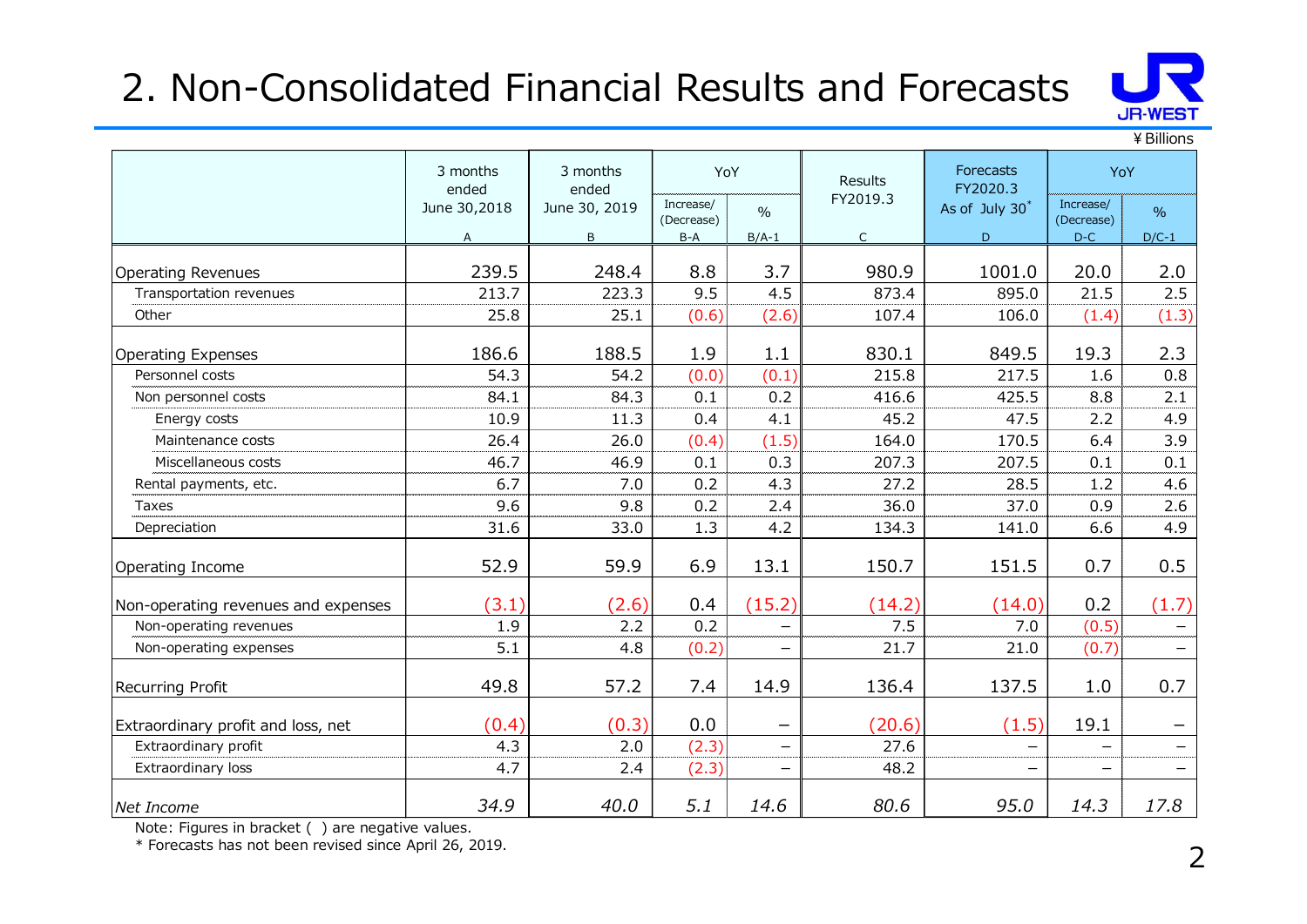#### 3. Major Factors of Increase/Decrease in Transportation Revenues



|                    |                                                          |                               |     | 3. Major Factors of Increase/Decrease in Transportation Revenues LUV |                              |
|--------------------|----------------------------------------------------------|-------------------------------|-----|----------------------------------------------------------------------|------------------------------|
|                    |                                                          |                               |     |                                                                      | <b>JR-WEST</b><br>¥ Billions |
|                    |                                                          |                               |     | Results for 3 months ended June 30,2019                              |                              |
| Transportation     |                                                          | YoY                           |     | Major factors                                                        |                              |
| revenues           |                                                          | Increase/(Decrease)<br>Amount | %   |                                                                      | Amount                       |
|                    |                                                          |                               |     | Fundamental trend 0.5%                                               | 0.5                          |
|                    | 115.0<br>Shinkansen                                      |                               |     | Special factors                                                      |                              |
|                    |                                                          |                               | 4.8 | ·Inbound                                                             | 0.4                          |
|                    |                                                          | 5.3                           |     | ·Pattern of weekdays and weekends (Golden Week)                      | 3.4                          |
|                    |                                                          |                               |     | ·Rebound from Northern Osaka Prefecture Earthquake                   | 0.4                          |
|                    |                                                          |                               |     | etc.                                                                 |                              |
|                    | Kansai Urban Area<br>80.9<br>(Kyoto-Osaka-<br>Kobe Area) |                               |     | Fundamental trend 0.5%                                               | 0.4                          |
|                    |                                                          |                               |     | Special factors                                                      |                              |
|                    |                                                          |                               |     | •Inbound                                                             | 0.3                          |
|                    |                                                          | 3.3                           | 4.3 | ·Pattern of weekdays and weekends (Golden Week)                      | 0.5                          |
|                    |                                                          |                               |     | ·Rebound from Northern Osaka Prefecture Earthquake                   | 0.4                          |
|                    |                                                          |                               |     | etc.                                                                 |                              |
|                    |                                                          |                               |     | Fundamental trend 0.5%                                               | 0.1                          |
|                    |                                                          |                               |     | Special factors                                                      |                              |
| Other              |                                                          |                               |     | ·Inbound                                                             | 0.0                          |
| lines              | 27.3                                                     | 0.8                           | 3.3 | ·Pattern of weekdays and weekends (Golden Week)                      | 0.4                          |
|                    |                                                          |                               |     | ·Rebound from Northern Osaka Prefecture Earthquake                   | 0.1                          |
|                    |                                                          |                               |     | etc.                                                                 |                              |
| Conventional lines | 108.2                                                    | 4.2                           | 4.1 |                                                                      |                              |
|                    | 223.3                                                    | 9.5                           | 4.5 |                                                                      |                              |
| Total              |                                                          |                               |     |                                                                      |                              |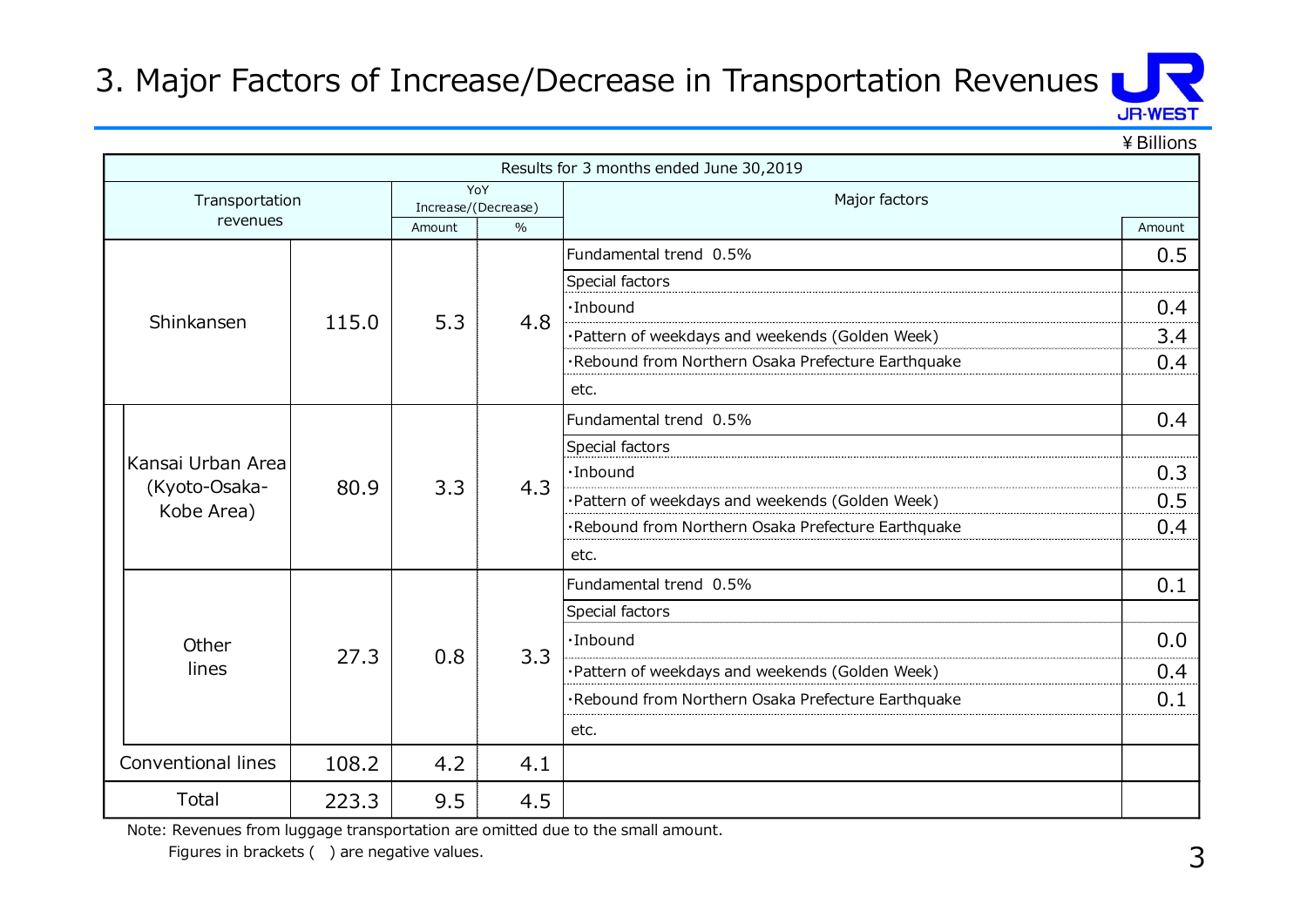## 4. Transportation Revenues and Passenger-Kilometers Results and Forecasts



|                                              |          | <b>Transportation Revenues</b>                          |                    |          | $\mathsf 4.$ Transportation Revenues and Passenger-Kilometers Results and Forecasts |                                               | Passenger-Kilometers |                                                         | <b>JR-WEST</b>         |
|----------------------------------------------|----------|---------------------------------------------------------|--------------------|----------|-------------------------------------------------------------------------------------|-----------------------------------------------|----------------------|---------------------------------------------------------|------------------------|
|                                              |          |                                                         |                    |          |                                                                                     | ¥ Billions                                    |                      | Millions of passenger-kilometers                        |                        |
|                                              |          | Results for 3 months ended June 30<br>$(4/1 \sim 6/30)$ |                    | Results  | <b>Forecasts</b><br>FY2020.3                                                        | YoY                                           |                      | Results for 3 months ended June 30<br>$(4/1 \sim 6/30)$ |                        |
|                                              | FY2019.3 | FY2020.3                                                | YoY                | FY2019.3 | As of July 30 <sup>*</sup>                                                          |                                               | FY2019.3             | FY2020.3                                                | YoY                    |
| Total                                        | 213.7    | 223.3                                                   | 9.5<br>4.5%        | 873.4    | 895.0                                                                               | 21.5<br>2.5%                                  | 14,750               | 15,159                                                  | 409<br>2.8%            |
| Shinkansen                                   | 109.7    | 115.0                                                   | 5.3<br>4.8%        | 457.0    | 466.6                                                                               | 9.5<br>2.1%                                   | 5,075                | 5,345                                                   | 269<br>5.3%            |
| <b>Commuter Passes</b>                       | 2.8      | 2.8                                                     | 0.0<br>1.9%        | 11.2     | $\overline{\phantom{m}}$                                                            | —<br>$\qquad \qquad \qquad$                   | 225                  | 227                                                     | $\overline{2}$<br>1.2% |
| Non-Commuter Passes                          | 106.8    | 112.1                                                   | 5.2<br>4.9%        | 445.8    | $\overline{\phantom{m}}$                                                            | $\overline{\phantom{a}}$<br>—                 | 4,850                | 5,117                                                   | 266<br>5.5%            |
| <b>Conventional Lines</b>                    | 104.0    | 108.2                                                   | 4.2<br>4.1%        | 416.3    | 428.3                                                                               | 11.9<br>2.9%                                  | 9,674                | 9,814                                                   | 139<br>1.4%            |
| <b>Commuter Passes</b>                       | 36.4     | 36.0                                                    | (0.3)<br>$(1.1\%)$ | 141.3    | $\overline{\phantom{m}}$                                                            | -<br>$\qquad \qquad -$                        | 5,997                | 5,937                                                   | (60)<br>$(1.0\%)$      |
| Non-Commuter Passes                          | 67.6     | 72.2                                                    | 4.6<br>6.9%        | 274.9    | $\qquad \qquad -$                                                                   | $\qquad \qquad -$<br>$\qquad \qquad -$        | 3,677                | 3,876                                                   | 199<br>5.4%            |
| Kansai Urban Area<br>(Kyoto-Osaka-Kobe Area) | 77.5     | 80.9                                                    | 3.3<br>4.3%        | 308.1    | 316.7                                                                               | 8.6<br>2.8%                                   | 7,610                | 7,724                                                   | 113<br>1.5%            |
| <b>Commuter Passes</b>                       | 29.9     | 29.7                                                    | (0.2)<br>(0.7%)    | 116.6    | $\overline{\phantom{m}}$                                                            | $\qquad \qquad -$<br>$\qquad \qquad \qquad$   | 4,913                | 4,879                                                   | (33)<br>(0.7%)         |
| Non-Commuter Passes                          | 47.5     | 51.1                                                    | 3.5<br>7.6%        | 191.4    | $\overline{\phantom{m}}$                                                            | -<br>$\qquad \qquad -$                        | 2,697                | 2,844                                                   | 147<br>5.5%            |
| Other Lines                                  | 26.4     | 27.3                                                    | 0.8<br>3.3%        | 108.2    | 111.5                                                                               | 3.3<br>3.1%                                   | 2,063                | 2,089                                                   | 25<br>1.3%             |
| <b>Commuter Passes</b>                       | 6.4      | $6.2$                                                   | (0.1)<br>(2.5%)    | 24.6     | $\overline{\phantom{m}}$                                                            | —<br>$\overline{\phantom{0}}$                 | 1,084                | 1,057                                                   | (26)<br>$(2.4\%)$      |
| Non-Commuter Passes                          | 20.0     | 21.0                                                    | 1.0<br>5.2%        | 83.5     | -                                                                                   | $\qquad \qquad -$<br>$\overline{\phantom{0}}$ | 979                  | 1,032                                                   | 52<br>5.3%             |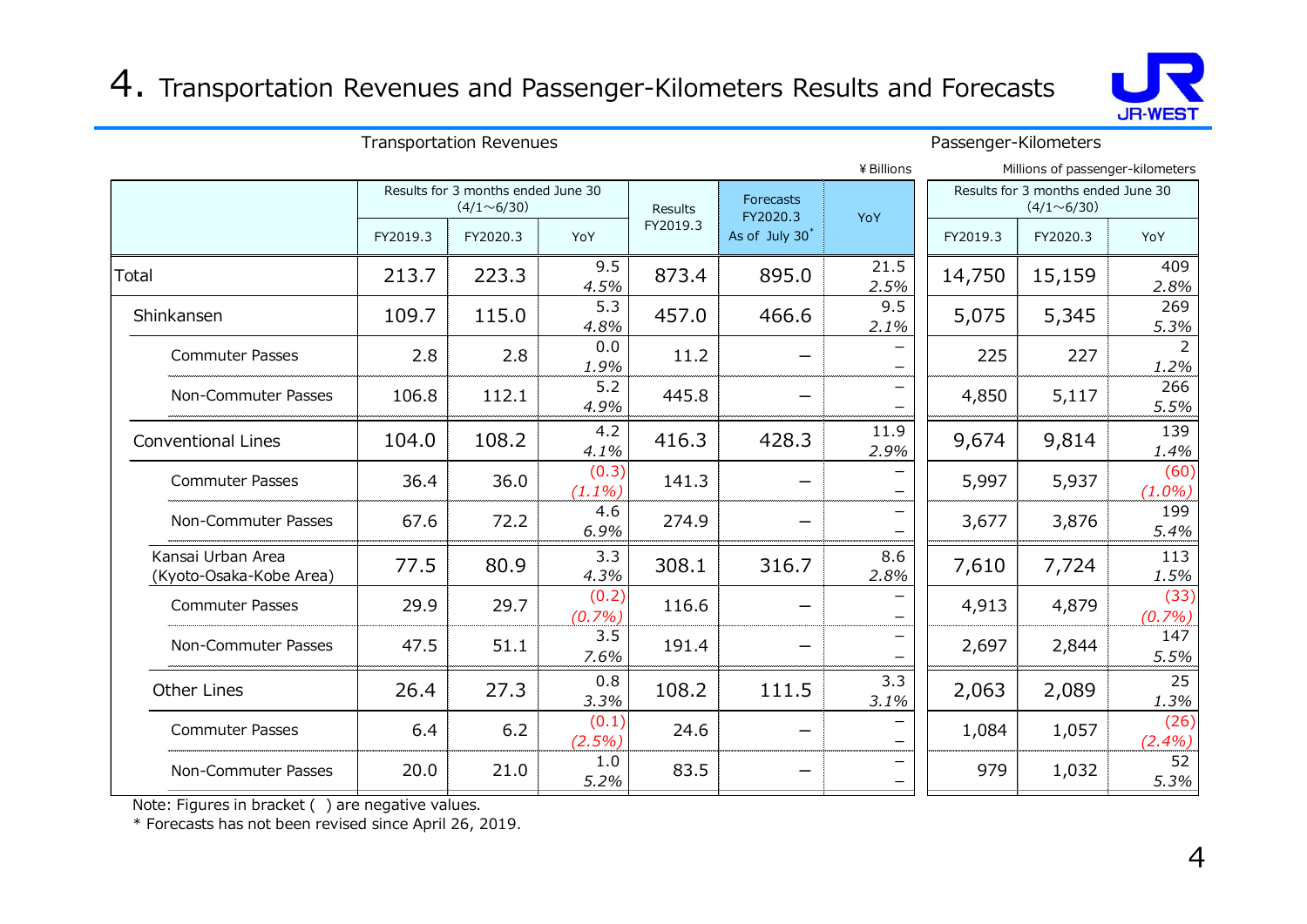#### 5. Major Factors of Increase/Decrease in Operating Expenses (Non-consolidated)



|                                  | (Non-consolidated) |                         |               | <b>JR-WES</b>                                                              |
|----------------------------------|--------------------|-------------------------|---------------|----------------------------------------------------------------------------|
|                                  |                    |                         |               | ¥ Billions                                                                 |
|                                  |                    | YoY                     |               | Results for 3 months ended June 30,2019                                    |
|                                  |                    | Increase/<br>(Decrease) | $\frac{0}{0}$ | Major factors (YoY)                                                        |
| Personnel costs                  | 54.2               | (0.0)                   | (0.1)         | ·Difference in unit cost, etc                                              |
| Energy costs                     | 11.3               | 0.4                     | 4.1           | · Increase in adjustment amount for fuel cost, etc.                        |
| Maintenance costs                | 26.0               | (0.4)                   | (1.5)         | ·Difference in progress of maintenance work, etc.                          |
| Miscellaneous costs              | 46.9               | 0.1                     | 0.3           | · Increase in system-related costs, etc.                                   |
| Rental Payments, etc             | 7.0                | 0.2                     | 4.3           | Opening of all sections of Osaka Higashi Line, etc.                        |
| <b>Taxes</b>                     | 9.8                | 0.2                     | 2.4           |                                                                            |
| Depreciation and<br>amortization | 33.0               | 1.3                     | 4.2           | · Full-year effect of new assets in operation during fiscal 2019,<br>letc. |
| Total                            | 188.5              | 1.9                     | 1.1           |                                                                            |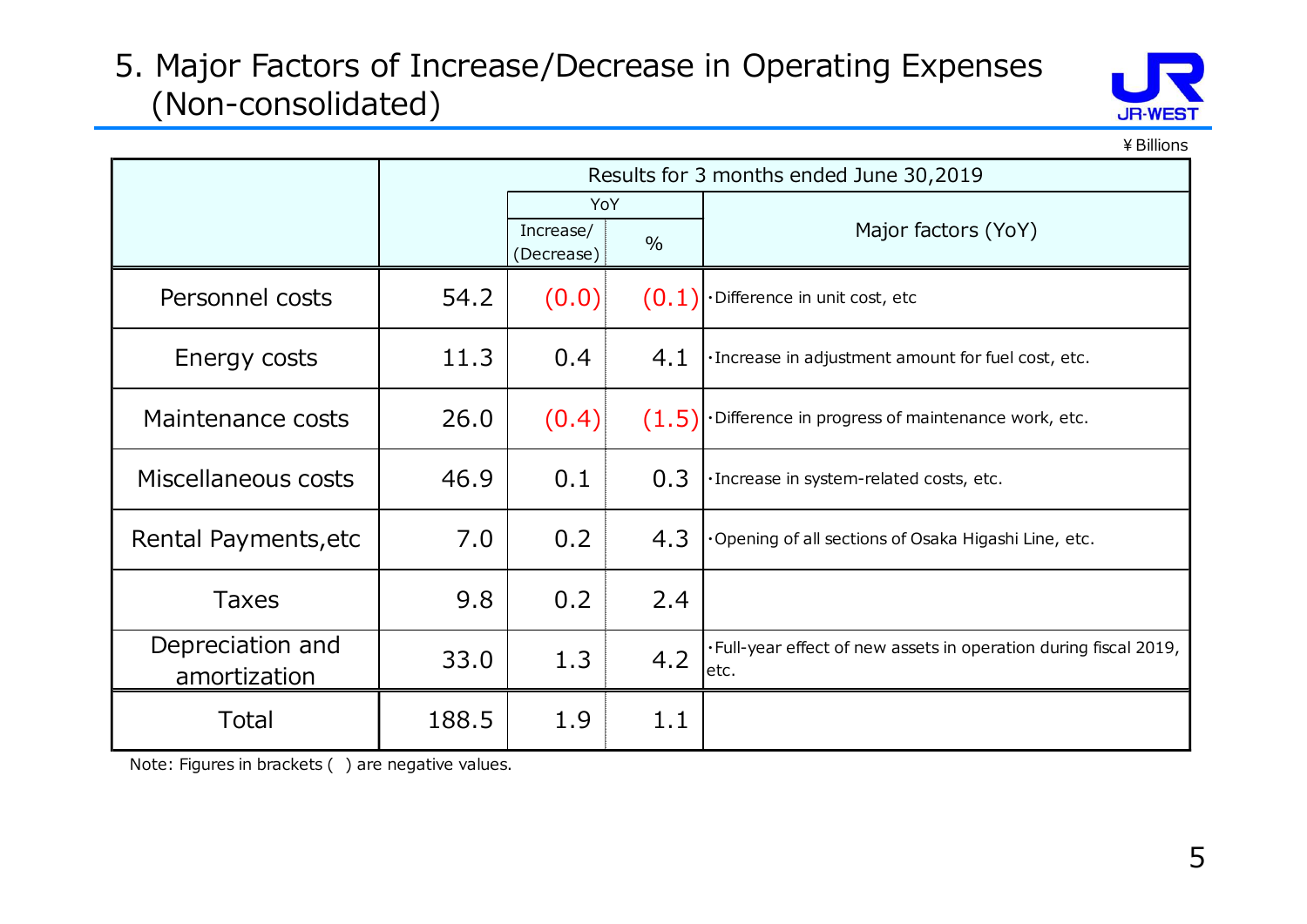# 6. Consolidated Financial Results and Forecasts



 $¥$  Billions ended<br>a 30. 2019 Increase/  $\begin{array}{|c|c|c|c|c|c|}\n\hline\n&\text{FY2019.3} & \text{FY2020.3} \\
\hline\n&\text{A}_2 & \text{B}_3 & \text{B}_4 & \text{B}_5 & \text{B}_6 \\
\hline\n&\text{B}_4 & \text{B}_5 & \text{B}_6 & \text{B}_7 & \text{B}_7 & \text{B}_8 \\
\hline\n&\text{B}_6 & \text{B}_7 & \text{B}_7 & \text{B}_8 & \text{B}_8 & \text{B}_9 & \text{B}_9\n\$  $(Decrease)$  %  $\begin{bmatrix} 96 \\ 100 \end{bmatrix}$  As of July 30  $\begin{bmatrix} \text{mecessary} \\ \text{(Decrease)} \end{bmatrix}$  % Increase/  $\frac{1}{\sqrt{2}}$ (Decrease) % A B-A B/A-1 C D D-C D/C-1 **6. Consolidated Financial Results and Forecasts**<br>  $\begin{array}{@{}c@{\hspace{1em}}c@{\hspace{1em}}c@{\hspace{1em}}c@{\hspace{1em}}c@{\hspace{1em}}c@{\hspace{1em}}c@{\hspace{1em}}c@{\hspace{1em}}c@{\hspace{1em}}c@{\hspace{1em}}c@{\hspace{1em}}c@{\hspace{1em}}c@{\hspace{1em}}c@{\hspace{1em}}c@{\hspace{1em}}c@{\hspace{1em}}c@{\hspace{1em}}c@{\hspace{1em}}$ **6. Consolidated Financial Results and Forecasts**<br>  $\frac{3 \text{ months}}{\text{sended}}$ <br>  $\frac{3 \text{ months}}{\text{sended}}$ <br>  $\frac{3 \text{ months}}{\text{sended}}$ <br>  $\frac{3 \text{ months}}{\text{sended}}$ <br>  $\frac{3 \text{ months}}{\text{sended}}$ <br>  $\frac{3 \text{ months}}{\text{downed}}$ <br>  $\frac{3 \text{ months}}{\text{downeded}}$ <br>  $\frac{3 \text{ months}}{\text{downededed}}$ <br>  $\frac{3 \text{ months}}{\text{downed$ **6. Consolidated Financial Results and Forecasts**<br>  $\frac{3 \text{ months}}{\text{ends of 3}}$ <br>  $\frac{3 \text{ months}}{\text{ments of 3}}$ <br>  $\frac{3 \text{ months}}{\text{ments of 3}}$ <br>  $\frac{3 \text{ months}}{\text{ments of 3}}$ <br>  $\frac{3 \text{ months}}{\text{ments of 3}}$ <br>  $\frac{3 \text{ months}}{\text{ments of 3}}$ <br>  $\frac{3 \text{ months}}{\text{is of 3}}$ <br>  $\frac{3 \text{ months}}{\text{is of 3}}$ <br>  $\$ **CONSECRETE:**<br>
Solid Branch Contracted Branch Contracted Branch Contracted Branch Contracted Branch Contracted Branch Contracted Branch Contracted Branch Contracted Branch Contracted Branch Contracted Branch Contracted Br 6. Consolidated Financial Results and Forecasts<br>  $\frac{3 \text{ moths}}{30.08}$ <br>
Non-30,2018<br>  $\frac{3 \text{ moths}}{30.08}$ <br>  $\frac{3 \text{ moths}}{30.08}$ <br>  $\frac{3 \text{ moths}}{30.08}$ <br>  $\frac{3 \text{ moths}}{40.08}$ <br>  $\frac{3 \text{ moths}}{40.08}$ <br>  $\frac{3 \text{ moths}}{40.08}$ <br>  $\frac{3 \text{ moths}}{$ **6. Consolidated Financial Results and Forecasts**<br> **EXECUTES**<br> **EXECUTES**<br> **EXECUTES**<br> **EXECUTES**<br> **EXECUTES**<br> **EXECUTES**<br> **EXECUTES**<br> **EXECUTES**<br> **EXECUTES**<br> **EXECUTES**<br> **EXECUTES**<br> **EXECUTES**<br> **EXECUTES**<br> **EXECUTES**<br> **E** 8 19 months 3 months voy<br>
ended ended ended ended ended ended ended ended ended ended ended ended ended ended ended ended ended exposure  $P(2013)$  and  $P(3013)$  and  $P(3013)$  and  $P(3013)$  and  $P(3013)$  and  $P(3013)$  and 1.5 3.6 (0.3) - 2.6 (0.4) 2.7 (0.4) 2.7 (0.4) 2.7 (0.4) 2.7 (0.4) 2.7 (0.4) 2.7 (0.4) 2.7 (0.4) 2.7 (0.4) 2.7 (0.4) 2.7 (0.4) 2.7 (2.6 (0.4) 2.7 (2.6 (0.4) 2.7 (2.6 (0.4) 2.7 (2.6 (0.4) 2.7 (2.6 (0.4) 2.7 (2.6 (0.4) 2.7 (2 2.1.1 2.20 2.24 (0.6)<br>
Extracting Process and expenses 300.8 299.7 (1.0) (0.4) 1.332.3 1.557.5 2.81 1.8<br>
Extracting From the process 300.8 299.7 (1.0) (0.4) 1.332.3 1.557.5 2.81 1.8<br>
Extracting From the process and expense erating Revenues<br>
erating Expenses<br>
erating Expenses<br>
SOO.8 299.7 (1.0) (0.4) 1,332.3 1,359.5 27.1 2.0<br>
erating Ircome<br>
enating Prome 6.0.2 66.0 5.7 9.5 196.9 198.0 1.0 0.5<br>
non-operating revenues and expenses<br>
1.5 1.3 (0.  $\begin{array}{|c|c|c|c|c|c|c|c|c|c|c|c|} \hline \text{0.8} & \text{299.7} & \text{(1.0)} & \text{(0.4)} & \text{1,332.3} & \text{1,359.5} & \text{27.1} & \text{2.0} \\ \hline \text{60.2} & \text{66.0} & \text{5.7} & \text{9.5} & \text{196.9} & \text{198.0} & \text{1.0} & \text{0.5} \\ \hline \text{(3.8)} & \text{(3.7)} & \text{0.1} & \text{(3.6)} & \text{($ Comprehensive Income 38.8 42.0 3.1 8.2 104.8 - - - Profit attributable to owners of parent Non-operating revenues and expenses  $(3.8)$  (3.7)  $\vert$ Extraordinary profit and loss, net  $\vert$  (0.4) 3 months  $\begin{vmatrix} 3 & m \end{vmatrix}$  3 months  $\begin{vmatrix} 4 & m \end{vmatrix}$   $\begin{vmatrix} 4 & m \end{vmatrix}$ ended ended <br>and a second contract the second contract of the second contract of the second contract of the second contract of the second contract of the second contract of the second contract of the second contract of the June 30,2018 | June 30, 2019 |  $\frac{1}{2}$  |  $\frac{1}{2}$  |  $\frac{1}{2}$  |  $\frac{1}{2}$  |  $\frac{1}{2}$  |  $\frac{1}{2}$  |  $\frac{1}{2}$  |  $\frac{1}{2}$  |  $\frac{1}{2}$  |  $\frac{1}{2}$  |  $\frac{1}{2}$  |  $\frac{1}{2}$  |  $\frac{1}{2}$  |  $\frac{1}{2}$  |  $\frac{1}{2}$  |  $\frac{1}{2}$  Results FY2020.3 3 months | YoY | <sub>Results</sub> | Forecasts | YoY | Forecasts | <sub>YoY</sub>  $\begin{array}{|c|c|c|c|c|}\n\hline\n\text{YoY} & \text{Results} & \text{Fv2020.3} \\
\hline\n\end{array}\n\quad\n\begin{array}{|c|c|c|c|}\n\hline\n\text{Fy2019.3} & \text{As of July 30}^{\ast} & \text{Increase/} & \text{WoY} \\
\hline\n\end{array}\n\quad\n\begin{array}{|c|c|c|c|}\n\hline\n\text{Increase/} & \text{WoY} & \text{NoY} \\
\hline\n\end{array}\n\quad\n\begin{array}{|c|c|c|c|c|c|c|c|c|$ 

Note: Figures in bracket ( ) are negative values.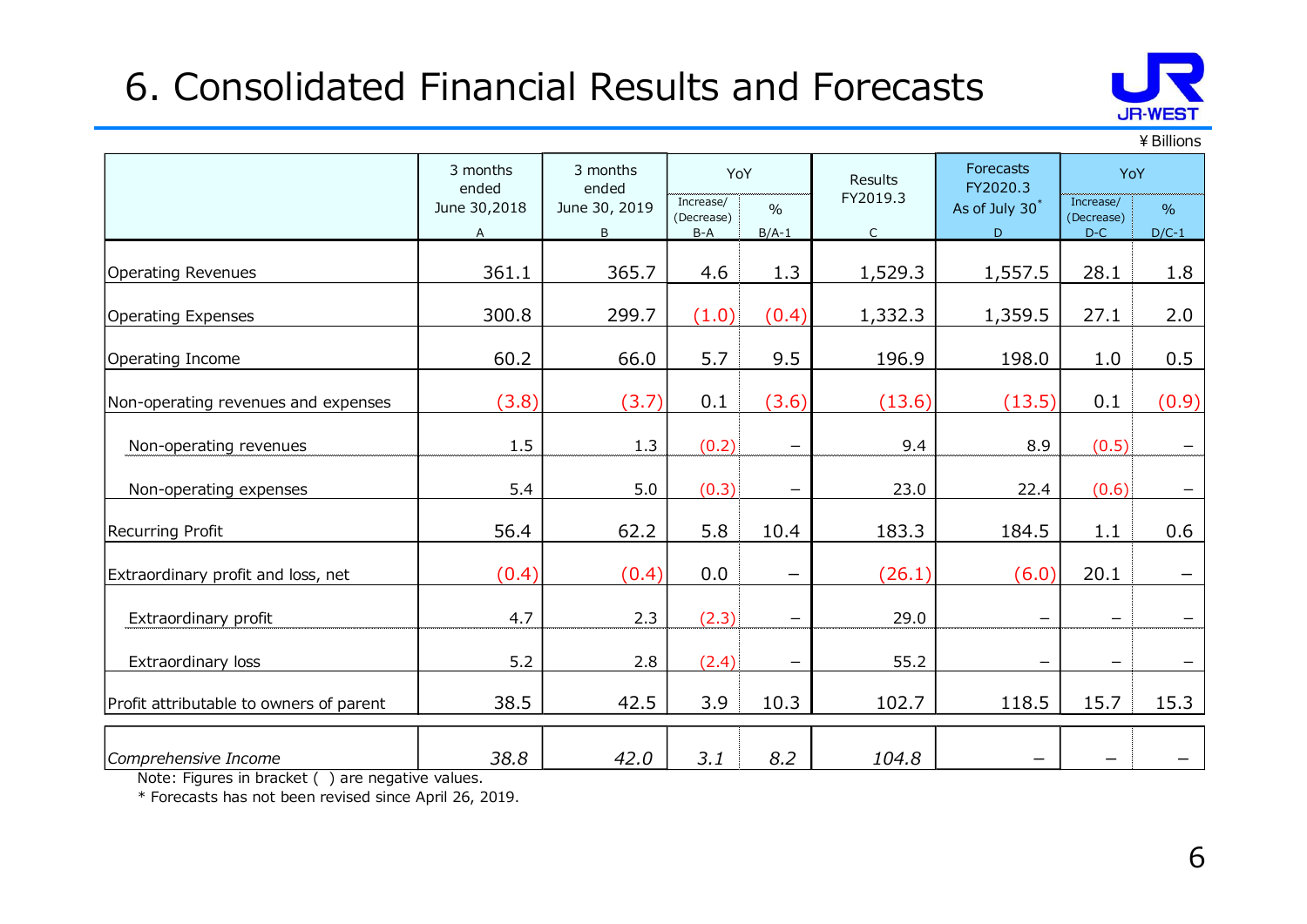## 7. Consolidated Financial Results and Forecasts (Segment Information)



¥Billions Increase/ 0%  $(Decrease)$  %  $112020.3$  As of July 30<sup>\*1</sup>  $(Decrease)$  %  $(Decrease)$ Increase/ 0% (Decrease) % and the second of the second of the second of the second of the second of the second of the second of the second of the second of the second of the second of the second of the second of the second of the secon A  $\vert$  B  $\vert$  B-A  $\vert$  B/A-1  $\vert$  C D D  $\vert$  D-C  $\vert$  D/C-1  $\vert$ 7. Consolidated Financial Results and Forecasts (Segment Information)<br>  $\frac{1}{\sqrt{17}}\sqrt{185}$ <br>  $\frac{1}{\sqrt{17}}\sqrt{185}$ <br>  $\frac{1}{\sqrt{17}}\sqrt{185}$ <br>  $\frac{1}{\sqrt{17}}\sqrt{185}$ <br>  $\frac{1}{\sqrt{17}}\sqrt{185}$ <br>  $\frac{1}{\sqrt{17}}\sqrt{185}$ <br>  $\frac{1}{\sqrt{17}}\sqrt{185$ 7. Consolidated Financial Results and Forecasts (Segment Information)<br>  $\begin{array}{|c|c|c|c|c|}\n \hline\n \text{Fibillons} & \text{3 months} & \text{3 months} & \text{3 months} & \text{3 months} & \text{3 months} & \text{500} & \text{600} & \text{600} & \text{600} & \text{600} & \text{600} & \text{600} & \text{600} & \text{600} & \text{600} & \text{$ 7. Consolidated Financial Results and Forecasts (Segment Information)<br>  $\frac{3 \text{ months}}{\text{cm} \cdot 80 \text{ cm}^2}$ <br>  $\frac{3 \text{ months}}{\text{cm} \cdot 30.2018}$ <br>  $\frac{3 \text{ months}}{\text{cm} \cdot 30.2018}$ <br>  $\frac{3 \text{ months}}{\text{cm} \cdot 30.2018}$ <br>  $\frac{3 \text{ months}}{\text{cm} \cdot 30.2018}$ <br>  $\frac$ Consolidated Financial Results and Forecasts (Segment Information)<br>  $\frac{3 \text{ months}}{3 \text{ months}}$ <br>  $\frac{3 \text{ months}}{3 \text{ months}}$ <br>  $\frac{3 \text{ months}}{3 \text{ months}}$ <br>  $\frac{3 \text{ months}}{3 \text{ hours}}$ <br>  $\frac{3 \text{ months}}{3 \text{ hours}}$ <br>  $\frac{3 \text{ months}}{3 \text{ hours}}$ <br>  $\frac{3 \text{ months}}{3 \text{ hours}}$ <br>  $\frac{3 \text{ months}}{3 \$ Consolidated Financial Results and Forecasts (Segment Information)<br>  $\frac{3 \text{ months}}{4 \text{ ends}}$ <br>  $\frac{3 \text{ months}}{2 \text{ months}}$ <br>  $\frac{3 \text{ months}}{2 \text{ months}}$ <br>  $\frac{3 \text{ months}}{2 \text{ hours}}$ <br>  $\frac{3 \text{ months}}{2 \text{ hours}}$ <br>  $\frac{3 \text{ months}}{2 \text{ hours}}$ <br>  $\frac{3 \text{ hours}}{2 \text{ hours}}$ <br>  $\frac{3 \text{ hours}}{2 \$ Department Stores 15.9 15.7 (0.2) (1.5) 67.1 72.5 5.3 8.0 **Proposed and Finder Control of the Control of the Control of the Control of the Control of the Control of the Control of the Control of the Control of the Control of the Control of the Control of the Control of the Contr** Consolidated Financial Results and Forecasts (Segment Information)<br>  $\frac{3\text{ months}}{3\text{ months}}$ <br>  $\frac{3\text{ months}}{3\text{ months}}$ <br>  $\frac{3\text{ months}}{3\text{ hours}}$ <br>  $\frac{3\text{ months}}{3\text{ hours}}$ <br>  $\frac{3\text{ months}}{3\text{ hours}}$ <br>  $\frac{3\text{ months}}{3\text{ hours}}$ <br>  $\frac{3\text{ hours}}{3\text{ hours}}$ <br>  $\frac{3\text{ hours}}{3\$ Consolidated Financial Results and Forecasts (Segment Information)<br>  $\frac{1}{3}$ <br>  $\frac{1}{3}$ <br>  $\frac{1}{3}$ <br>  $\frac{1}{3}$ <br>  $\frac{1}{3}$ <br>  $\frac{1}{3}$ <br>  $\frac{1}{3}$ <br>  $\frac{1}{3}$ <br>  $\frac{1}{3}$ <br>  $\frac{1}{3}$ <br>  $\frac{1}{3}$ <br>  $\frac{1}{3}$ <br>  $\frac{1}{3}$ <br>  $\frac{1}{3}$ <br> Consolidated Financial Results and Forecasts (Segment Information)<br>
annothe and the state sale of the state sale of the state sale of the state sale of the state sale of the state sale of the state sale of the state sale 7. Consolidated Financial Results and Forecasts (Segment Information)<br>  $\frac{1}{2}$ <br>  $\frac{1}{2}$ <br>  $\frac{1}{2}$ <br>  $\frac{1}{2}$ <br>  $\frac{1}{2}$ <br>  $\frac{1}{2}$ <br>  $\frac{1}{2}$ <br>  $\frac{1}{2}$ <br>  $\frac{1}{2}$ <br>  $\frac{1}{2}$ <br>  $\frac{1}{2}$ <br>  $\frac{1}{2}$ <br>  $\frac{1}{2}$ <br>  $\frac{1}{2$ Consolidated Financial Results and Forecasts (Segment Information)<br>  $\frac{3 \text{ months}}{\text{when odd}}$ <br>  $\frac{3 \text{ months}}{\text{when odd}}$ <br>  $\frac{3 \text{ months}}{\text{when odd}}$ <br>  $\frac{3 \text{ months}}{\text{when odd}}$ <br>  $\frac{3 \text{ months}}{\text{when odd}}$ <br>  $\frac{3 \text{ months}}{\text{when odd}}$ <br>  $\frac{3 \text{ months}}{\text{when odd}}$ <br>  $\frac{3 \text{ months}}{\text{when odd}}$ <br> CONSOLIdated Hinancial Results and Forecasts (Segment Information)<br>  $\frac{3 \text{ months}}{4 \text{ hours } 20,205}$ <br>  $\frac{3 \text{ months}}{4 \text{ hours } 20,205}$ <br>  $\frac{3 \text{ months}}{4 \text{ hours } 20,205}$ <br>  $\frac{3 \text{ months}}{4 \text{ hours } 20,205}$ <br>  $\frac{3 \text{ months}}{4 \text{ hours } 20,205}$ <br>  $\frac{3 \text{ months}}{4 \$ Operating Income\*2 60.2 66.0 5.7 9.5 196.9 198.0 1.0 0.5 Transportation 48.9 56.1 7.2 14.9 136.2 136.7 0.4 0.3 Retail 1.7 1.4 (0.2) (15.5) 6.1 6.4 0.2 4.2 Sales of excelses of goods and food services  $\frac{160}{20.22}$  and  $\frac{1}{20.2}$  and  $\frac{1}{20.2}$  and  $\frac{1}{20.2}$  and  $\frac{1}{20.2}$  and  $\frac{1}{20.2}$  and  $\frac{1}{20.2}$  and  $\frac{1}{20.2}$  and  $\frac{1}{20.2}$  and  $\frac{1}{20.2}$  and  $\frac$ Department stores 0.2 0.1 (0.0) (28.5) 1.0 1.1 0.0 7.4 eraing Revenues<sup>2</sup><br>  $\frac{1}{2}$ <br>
Enterspectration<br>
Transportation<br>
Franceportation<br>
Search content local estate<br>
Search content local estate<br>
Search content local estate<br>
Search content local estate<br>
Search content local es Shopping center 2.5 2.5 (0.0) (0.1) 9.6 8.2 (1.4) (15.0) Real estate lease and sale 6.7 4.7 (2.0) (30.0) 18.2 18.9 0.6 3.6 Transportation<br>
Technique and the other businesses (1.3)  $\frac{1}{2}$ <br>
Section and the form business (1.3)  $\frac{1}{2}$ <br>
Section and the computer business (1.4)  $\frac{1}{2}$ <br>
Section and the computer business (1.4)  $\frac{1}{2}$ <br>
Sect  $\frac{58.5}{\text{Delectric}} \xrightarrow{\text{Covari} \xrightarrow{\text{Covari} \xrightarrow{\text{Covari} \xrightarrow{\text{Covari} \xrightarrow{\text{Covari} \xrightarrow{\text{Covari} \xrightarrow{\text{Covari} \xrightarrow{\text{Covari} \xrightarrow{\text{Covari} \xrightarrow{\text{Covari} \xrightarrow{\text{Covari} \xrightarrow{\text{Covari} \xrightarrow{\text{Covari} \xrightarrow{\text{Covari} \xrightarrow{\text{Covari} \xrightarrow{\text{Covari} \xrightarrow{\text{Covari} \xrightarrow{\text{Covari} \xrightarrow{\text{Covari} \xrightarrow{\text{Covari} \xrightarrow{\text{$ Nippon Travel Agency (1.2) (1.0) 0.1 - 0.2 0.5 0.2 127.8 3 months YoY ended<br>
FY2020.3 June 30,2018 | June 30, 2019 |  $\frac{1000 \text{ kg}}{1000 \text{ kg}}$  |  $\frac{9}{90}$  |  $\frac{1000 \text{ kg}}{100 \text{ kg}}$  |  $\frac{1}{90}$ Forecasts **No. 1998** FY2020.3  $3$  months  $\begin{vmatrix} 3 & m \end{vmatrix}$  a months  $\begin{vmatrix} 3 & m \end{vmatrix}$   $\begin{vmatrix} 3 & m \end{vmatrix}$ ended anded  $YoY$  Results  $\begin{array}{|c|c|c|c|c|c|c|c|}\n\hline\n\text{Results} & \text{revo} & \text{revo} & \text{revo} & \text{revo} & \text{revo} & \text{revo} & \text{revo} & \text{revo} & \text{revo} & \text{revo} & \text{revo} & \text{revo} & \text{revo} & \text{revo} & \text{revo} & \text{revo} & \text{revo} & \text{revo} & \text{revo} & \text{revo} & \text{revo} & \text{revo} & \text{revo} & \text{revo} & \text{rev$ 

Note: Figures in bracket () are negative values.

\*1 Forecasts has not been revised since April 26, 2019.

\*2 The breakdowns of operating revenues and operating income by each segment are the sums of those of major subsidiaries.

\*3 Figures in brackets 【 】 are the sales of accommodation-oriented budget hotel, "VIA INN", sales, excluding Shimonoseki (unconsolidated),

Asakusa (other businesses segment), and Hiroshima Kanayamacho (other businesses segment) locations.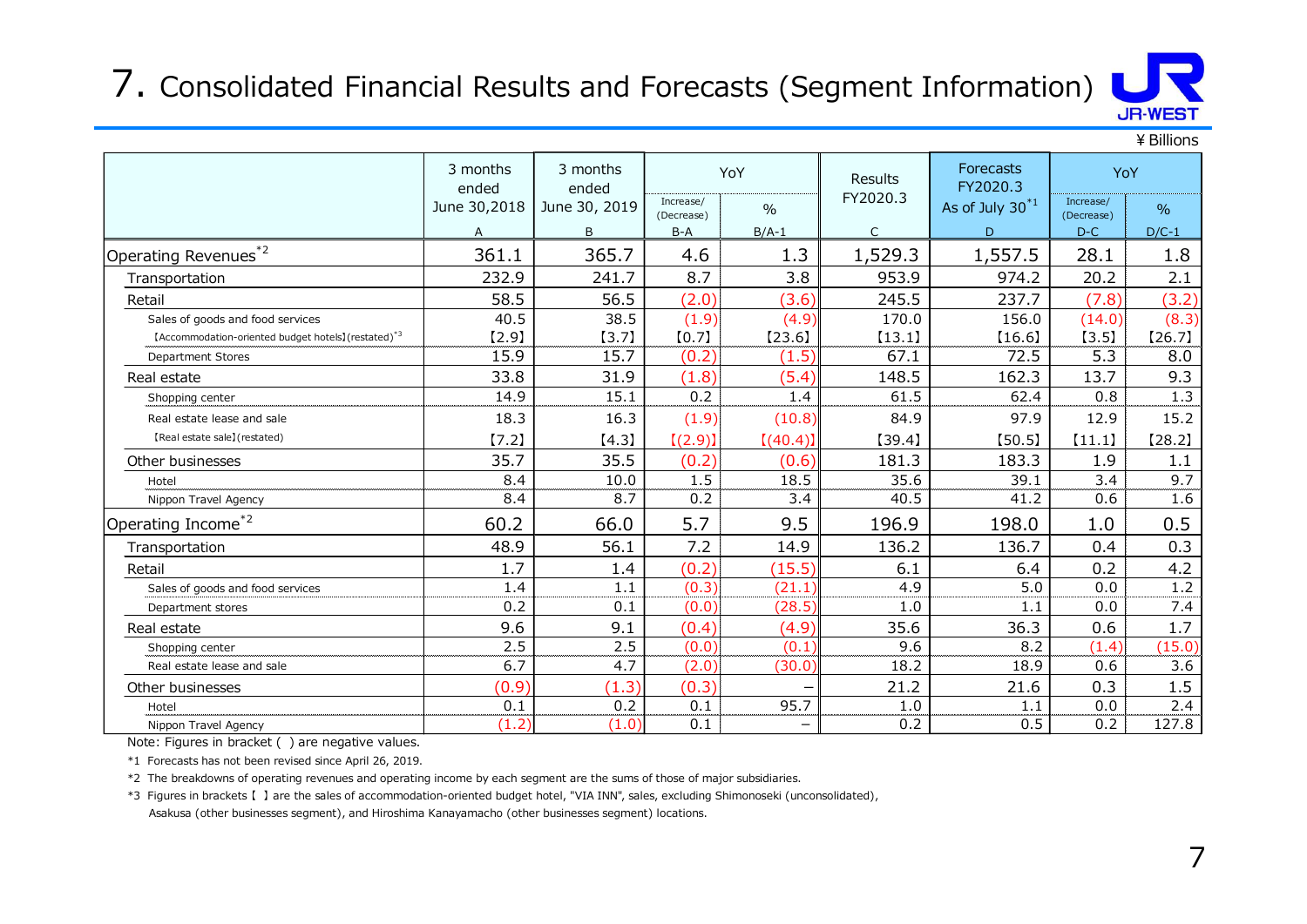

|                         |                      |                           |       |                         |                   | 3. Major Factors of Increase/Decrease in Each Segment<br><b>JR-WEST</b>                                               |
|-------------------------|----------------------|---------------------------|-------|-------------------------|-------------------|-----------------------------------------------------------------------------------------------------------------------|
|                         |                      |                           |       |                         |                   | ¥ Billions                                                                                                            |
|                         |                      |                           |       |                         |                   | Results for 3 months ended June 30,2019                                                                               |
|                         |                      |                           |       | Increase/<br>(Decrease) | YoY<br>$\%$       | Major factors (YoY)                                                                                                   |
|                         | Sales of goods       | <b>Operating Revenues</b> | 38.5  | (1.9)                   | (4.9)             | . Change in the method of recording revenues due to<br>a change in the contracts with tenant stores in stations, etc. |
| Retail                  | and food services    | Operating Income          | 1.1   | (0.3)                   |                   | $(21.1)$ . Opening expenses of accommodation-oriented hotels, etc.                                                    |
|                         | Department stores    | <b>Operating Revenues</b> | 15.7  | (0.2)                   | (1.5)             |                                                                                                                       |
|                         |                      | Operating Income          | 0.1   | (0.0)                   | (28.5)            |                                                                                                                       |
|                         | Shopping center      | <b>Operating Revenues</b> | 15.1  | 0.2                     | 1.4               |                                                                                                                       |
| Real estate             |                      | Operating Income          | 2.5   | (0.0)                   | (0.1)             |                                                                                                                       |
|                         | Real estate lease    | <b>Operating Revenues</b> | 16.3  | (1.9)                   | (10.8)            | ·Reactionary decline from the sale of land, etc.                                                                      |
|                         | and sale             | Operating Income          | 4.7   | (2.0)                   | (30.0)            | .Full-year contributuon from the opening of Hotel Vischio                                                             |
|                         | Hotel                | <b>Operating Revenues</b> | 10.0  | 1.5                     |                   | $18.5$ Osaka<br>·New consolidation of Nara Hotel Co., Ltd., etc.                                                      |
| <b>Other Businesses</b> |                      | Operating Income          | 0.2   | 0.1                     | 95.7              |                                                                                                                       |
|                         | Nippon travel agency | <b>Operating Revenues</b> | 8.7   | 0.2                     | 3.4               |                                                                                                                       |
|                         |                      | Operating Income          | (1.0) | 0.1                     | $\qquad \qquad -$ |                                                                                                                       |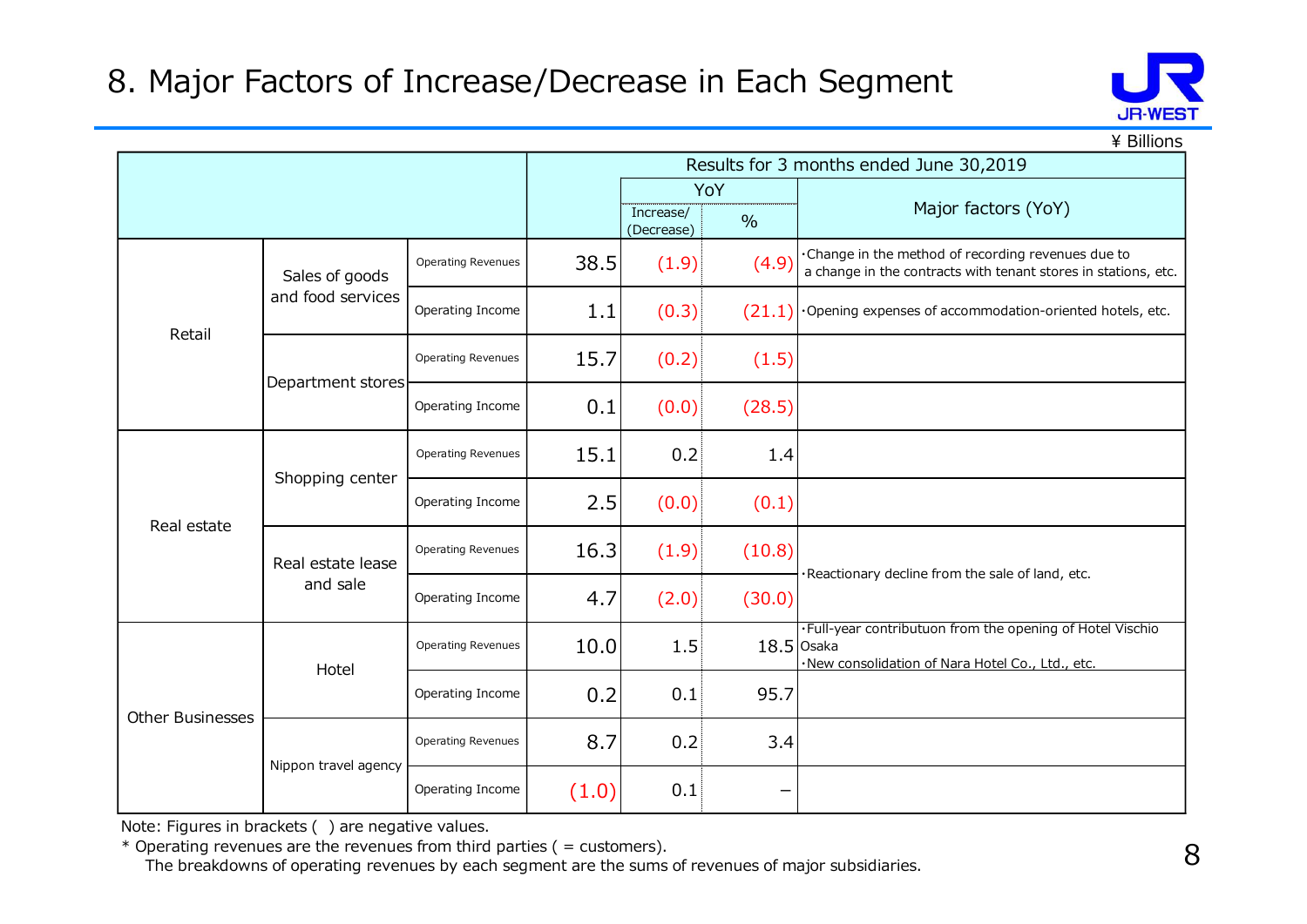## 9. Consolidated Financial Situation



| 9. Consolidated Financial Situation    |                                         |                             | <b>JR-WEST</b>                                        |
|----------------------------------------|-----------------------------------------|-----------------------------|-------------------------------------------------------|
|                                        |                                         |                             | ¥ Billions                                            |
|                                        | As of March 31,<br>2019<br>$\mathsf{A}$ | As of June 30,<br>2019<br>B | <b>Difference</b><br>increase/<br>(decrease)<br>$B-A$ |
| Assets                                 | 3,237.5                                 | 3,161.9                     | (75.6)                                                |
| <b>Liabilities</b>                     | 2,057.7                                 | 1,963.1                     | (94.5)                                                |
| Net assets                             | 1,179.8                                 | 1,198.7                     | 18.8                                                  |
| Balance of Long-term Debt and Payables | 1,064.0                                 | 1,024.8                     | (39.1)                                                |
| [Average interest rate (%) ]           | [1.81]                                  | [1.82]                      | [0.01]                                                |
| Shinkansen Purchase Liability          | 102.9                                   | 102.9                       |                                                       |
| [Average interest rate (%) ]           | [6.55]                                  | [6.55]                      |                                                       |
| <b>Bonds</b>                           | 569.9                                   | 544.9                       | (24.9)                                                |
| [Average interest rate (%) ]           | [1.51]                                  | [1.51]                      | [ (0.00) ]                                            |
| Equity ratio (%)                       | 33.3                                    | 34.7                        | 1.4                                                   |
| Net assets per share $(*)$             | 5,612.63                                | 5,732.19                    | 119.56                                                |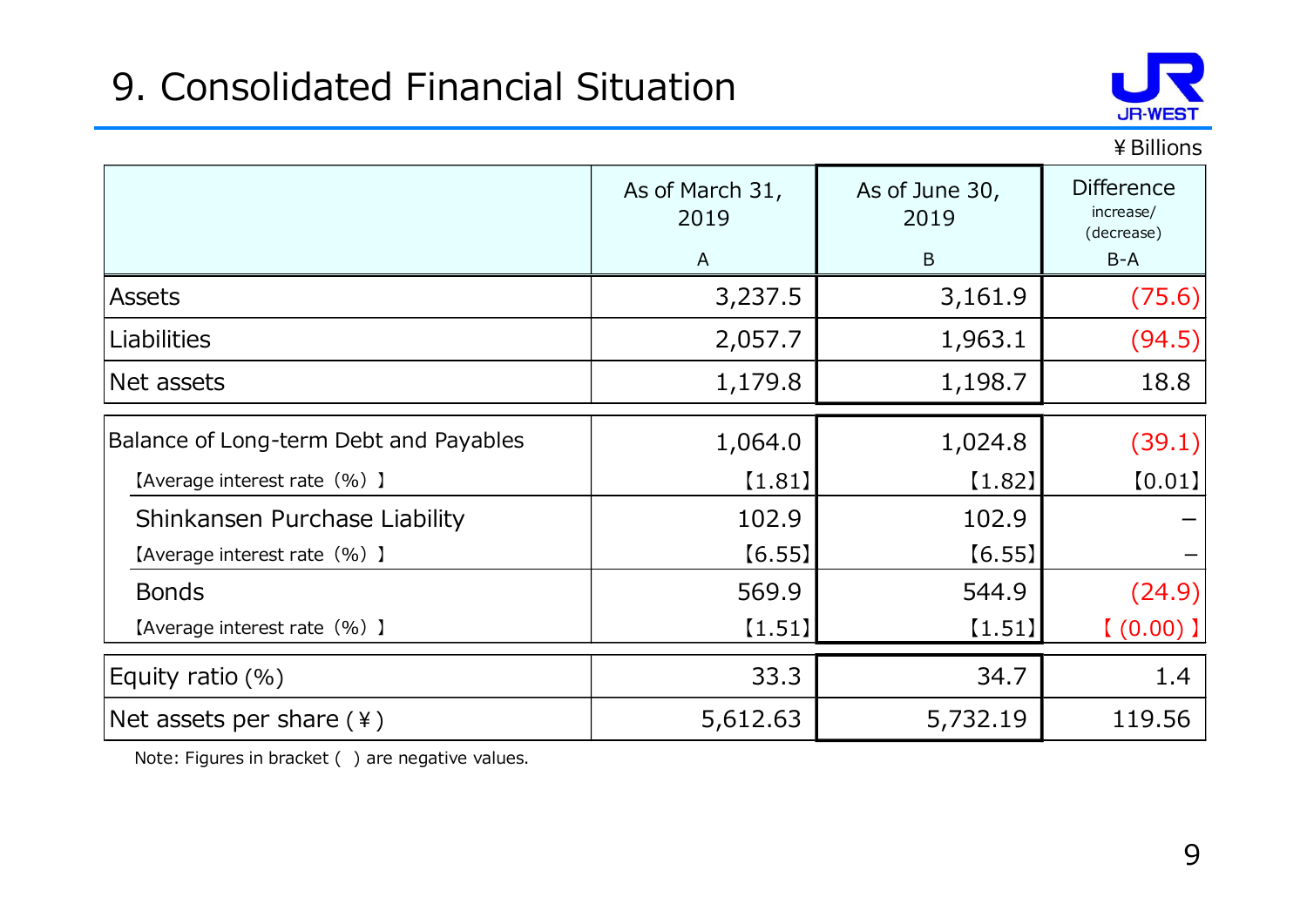

| 10. Other Data                                                        |                                                                                                                                       |                          |                                |        |                     |                     |                                               | <b>JR-WEST</b>                                                              |  |  |
|-----------------------------------------------------------------------|---------------------------------------------------------------------------------------------------------------------------------------|--------------------------|--------------------------------|--------|---------------------|---------------------|-----------------------------------------------|-----------------------------------------------------------------------------|--|--|
|                                                                       | 3 months ended<br>June 30,2018                                                                                                        |                          | 3 months ended<br>June 30,2019 |        |                     | Results<br>FY2019.3 |                                               | Persons, ¥ Billions<br>Forecasts<br>FY2020.3<br>As of July 30 <sup>*1</sup> |  |  |
| ROA (%, Consolidated)                                                 |                                                                                                                                       | 2.0                      |                                | 2.1    |                     | 6.2                 |                                               | 6.1                                                                         |  |  |
| ROE (%, Consolidated)                                                 |                                                                                                                                       | 3.7                      |                                | 3.9    |                     | 9.8                 |                                               | 10.6                                                                        |  |  |
| EBITDA (Consolidated) <sup>*2</sup>                                   |                                                                                                                                       | 99.0                     |                                | 106.9  |                     | 361.3               |                                               | 371.2                                                                       |  |  |
| Depreciation (Consolidated)                                           |                                                                                                                                       | 38.5                     |                                | 40.6   |                     | 163.1               |                                               | 172.0                                                                       |  |  |
| Capital Expenditures<br>(Consolidated, own fund)                      |                                                                                                                                       | 36.6                     | 32.8                           |        |                     | 245.3               |                                               | 278.0                                                                       |  |  |
| Capital Expenditures<br>(Non-consolidated, own fund)                  |                                                                                                                                       | 27.4                     | 18.5                           |        |                     | 190.9               |                                               | 209.0                                                                       |  |  |
| Safety-related capital expenditures                                   |                                                                                                                                       | 18.8                     |                                | 12.2   |                     | 125.2               | 120.0                                         |                                                                             |  |  |
| Dividends per share $(*)$                                             |                                                                                                                                       | $\overline{\phantom{m}}$ |                                |        |                     | 175                 | 190                                           |                                                                             |  |  |
|                                                                       | 3 months ended<br>3 months ended<br>June 30,2018<br>June 30,2019                                                                      |                          |                                |        | Results<br>FY2019.3 |                     | Forecasts<br>FY2020.3<br>As of July $30^{*1}$ |                                                                             |  |  |
|                                                                       | Consolidated   Non-Consolidated   Consolidated   Non-Consolidated   Consolidated   Non-Consolidated   Consolidated   Non-Consolidated |                          |                                |        |                     |                     |                                               |                                                                             |  |  |
| No. of employees at the end of period                                 | 49,416                                                                                                                                | 25,921                   | 49,700                         | 25,622 | 47,842              | 24,866              | $\overline{\phantom{m}}$                      |                                                                             |  |  |
| Financial Expenses, net                                               | (4.2)                                                                                                                                 | (3.2)                    | (4.6)                          | (2.9)  | (18.8)              | (17.7)              | (19.0)                                        | (17.3)                                                                      |  |  |
| Interest and dividend income                                          | 0.6                                                                                                                                   | 1.6                      | 0.2                            | 1.9    | 1.1                 | 2.2                 | 0.8                                           | 2.4                                                                         |  |  |
| Interest expenses<br>Note: Figures in bracket () are negative values. | 4.9                                                                                                                                   | 4.9                      | 4.8                            | 4.8    | 20.0                | 20.0                | 19.8                                          | 19.8                                                                        |  |  |

| $L_{\nu}$ , $L_{\nu}$ , (consolidated)                                                                                                                                                |                                |        |        |                                |          |         |                                                                                                                                                                                               | - - - - -                |  |
|---------------------------------------------------------------------------------------------------------------------------------------------------------------------------------------|--------------------------------|--------|--------|--------------------------------|----------|---------|-----------------------------------------------------------------------------------------------------------------------------------------------------------------------------------------------|--------------------------|--|
| Depreciation (Consolidated)                                                                                                                                                           |                                | 38.5   |        | 40.6                           |          | 163.1   |                                                                                                                                                                                               | 172.0                    |  |
| Capital Expenditures<br>(Consolidated, own fund)                                                                                                                                      |                                | 36.6   | 32.8   |                                |          | 245.3   |                                                                                                                                                                                               | 278.0                    |  |
| Capital Expenditures<br>(Non-consolidated, own fund)                                                                                                                                  |                                | 27.4   | 18.5   |                                | 190.9    |         | 209.0                                                                                                                                                                                         |                          |  |
| Safety-related capital expenditures                                                                                                                                                   | 18.8                           |        | 12.2   |                                | 125.2    |         | 120.0                                                                                                                                                                                         |                          |  |
| Dividends per share $(*)$                                                                                                                                                             | $\qquad \qquad$                |        |        | $\overline{\phantom{m}}$       |          | 175     | 190                                                                                                                                                                                           |                          |  |
|                                                                                                                                                                                       | 3 months ended<br>June 30,2018 |        |        | 3 months ended<br>June 30,2019 | FY2019.3 | Results | Forecasts<br>FY2020.3<br>As of July 30 <sup>*1</sup><br>Consolidated   Non-Consolidated   Consolidated   Non-Consolidated   Consolidated   Non-Consolidated   Consolidated   Non-Consolidated |                          |  |
| No. of employees at the end of period                                                                                                                                                 | 49,416                         | 25,921 | 49,700 | 25,622                         | 47,842   | 24,866  |                                                                                                                                                                                               | $\overline{\phantom{0}}$ |  |
| Financial Expenses, net                                                                                                                                                               | (4.2)                          | (3.2)  | (4.6)  | (2.9)                          | (18.8)   | (17.7)  | (19.0)                                                                                                                                                                                        | (17.3)                   |  |
| Interest and dividend income                                                                                                                                                          | 0.6                            | 1.6    | 0.2    | 1.9                            | 1.1      | 2.2     | 0.8                                                                                                                                                                                           | 2.4                      |  |
| Interest expenses                                                                                                                                                                     | 4.9                            | 4.9    | 4.8    | 4.8                            | 20.0     | 20.0    | 19.8                                                                                                                                                                                          | 19.8                     |  |
| Note: Figures in bracket () are negative values.<br>*1 Forecasts has not been revised since Apirl 26, 2019.<br>*2 EBITDA = Operating Income + Depreciation + Amortization of goodwill |                                |        |        |                                |          |         |                                                                                                                                                                                               | $\bigcap$                |  |